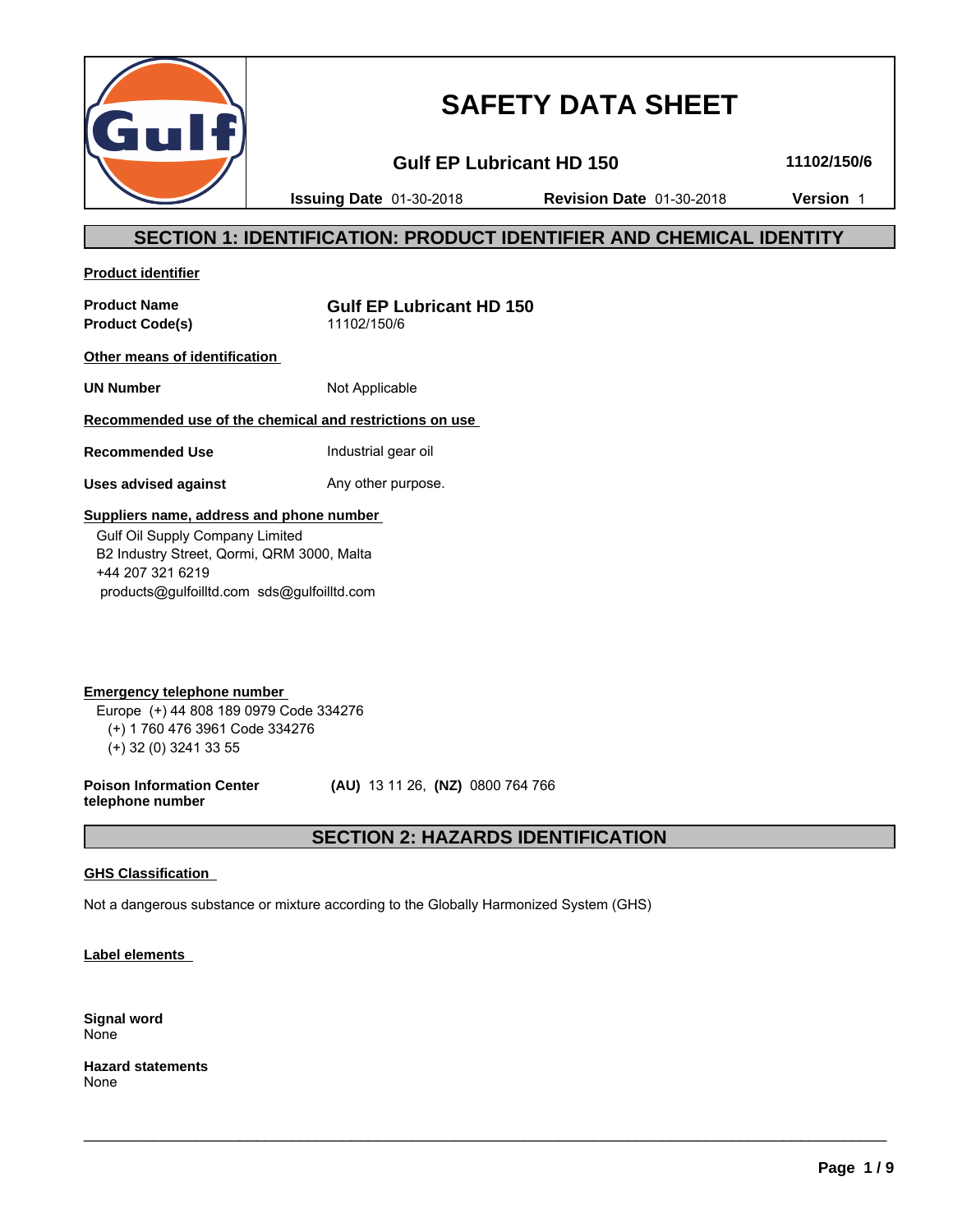### **Precautionary Statements**

None

#### **Other hazards**

May cause sensitization of susceptible persons by skin contact

### **SECTION 3: COMPOSITION/INFORMATION ON INGREDIENTS**

 $\_$  ,  $\_$  ,  $\_$  ,  $\_$  ,  $\_$  ,  $\_$  ,  $\_$  ,  $\_$  ,  $\_$  ,  $\_$  ,  $\_$  ,  $\_$  ,  $\_$  ,  $\_$  ,  $\_$  ,  $\_$  ,  $\_$  ,  $\_$  ,  $\_$  ,  $\_$  ,  $\_$  ,  $\_$  ,  $\_$  ,  $\_$  ,  $\_$  ,  $\_$  ,  $\_$  ,  $\_$  ,  $\_$  ,  $\_$  ,  $\_$  ,  $\_$  ,  $\_$  ,  $\_$  ,  $\_$  ,  $\_$  ,  $\_$  ,

This product is a mixture. Health hazard information is based on its ingredients

| nnm<br>Chemical <b>Chemical</b><br>панк<br>______                            | . .<br>w<br>$\sqrt{2}$                          |  |
|------------------------------------------------------------------------------|-------------------------------------------------|--|
| . @40°C`<br>.<br>∴ >20∴<br>∕⊃ہ .<br>refined base oil<br>(Viscosity<br>Highly | ده ۵<br>100 <sub>0</sub><br>, υυ<br>ט י<br>- 70 |  |

#### **Additional information**

Product containing mineral oil with less than 3% DMSO extract as measured by IP 346

See Section 15 for additional information on base oils. The remaining composition is a mixture of non-classified ingredients or additives below the threshold for disclosure

|                                          | <b>SECTION 4: FIRST AID MEASURES</b>                                                                                                                                                                      |
|------------------------------------------|-----------------------------------------------------------------------------------------------------------------------------------------------------------------------------------------------------------|
| <b>Description of first-aid measures</b> |                                                                                                                                                                                                           |
| <b>General advice</b>                    | May produce an allergic reaction. When symptoms persist or in all cases of doubt seek<br>medical advice.                                                                                                  |
| <b>Inhalation</b>                        | Move to fresh air.                                                                                                                                                                                        |
| <b>Skin contact</b>                      | Wash off immediately with plenty of water for at least 15 minutes. Remove and wash<br>contaminated clothing before re-use. May cause an allergic skin reaction. If symptoms<br>persist, call a physician. |
| Eye contact                              | Rinse thoroughly with plenty of water, also under the eyelids. Keep eye wide open while<br>rinsing.                                                                                                       |
| Ingestion                                | Clean mouth with water. Drink plenty of water. Do not induce vomiting without medical<br>advice.                                                                                                          |
| <b>Protection of First-aiders</b>        | Use personal protective equipment. Avoid contact with skin, eyes and clothing.                                                                                                                            |
|                                          | Most important symptoms and effects, both acute and delayed                                                                                                                                               |
| <b>Main Symptoms</b>                     | May cause allergic skin reaction                                                                                                                                                                          |
|                                          | Indication of immediate medical attention and special treatment needed                                                                                                                                    |

**Notes to physician** May cause sensitization of susceptible persons. Treat symptomatically.

### **SECTION 5: FIRE FIGHTING MEASURES**

#### **Extinguishing media**

#### **Suitable Extinguishing Media**

Use extinguishing measures that are appropriate to local circumstances and the surrounding environment:, Use CO2, dry chemical, or foam, Water spray or fog, Cool containers / tanks with water spray

 $\_$  ,  $\_$  ,  $\_$  ,  $\_$  ,  $\_$  ,  $\_$  ,  $\_$  ,  $\_$  ,  $\_$  ,  $\_$  ,  $\_$  ,  $\_$  ,  $\_$  ,  $\_$  ,  $\_$  ,  $\_$  ,  $\_$  ,  $\_$  ,  $\_$  ,  $\_$  ,  $\_$  ,  $\_$  ,  $\_$  ,  $\_$  ,  $\_$  ,  $\_$  ,  $\_$  ,  $\_$  ,  $\_$  ,  $\_$  ,  $\_$  ,  $\_$  ,  $\_$  ,  $\_$  ,  $\_$  ,  $\_$  ,  $\_$  ,

### **Extinguishing media which shall not be used for safety reasons**

Do not use a solid water stream as it may scatter and spread fire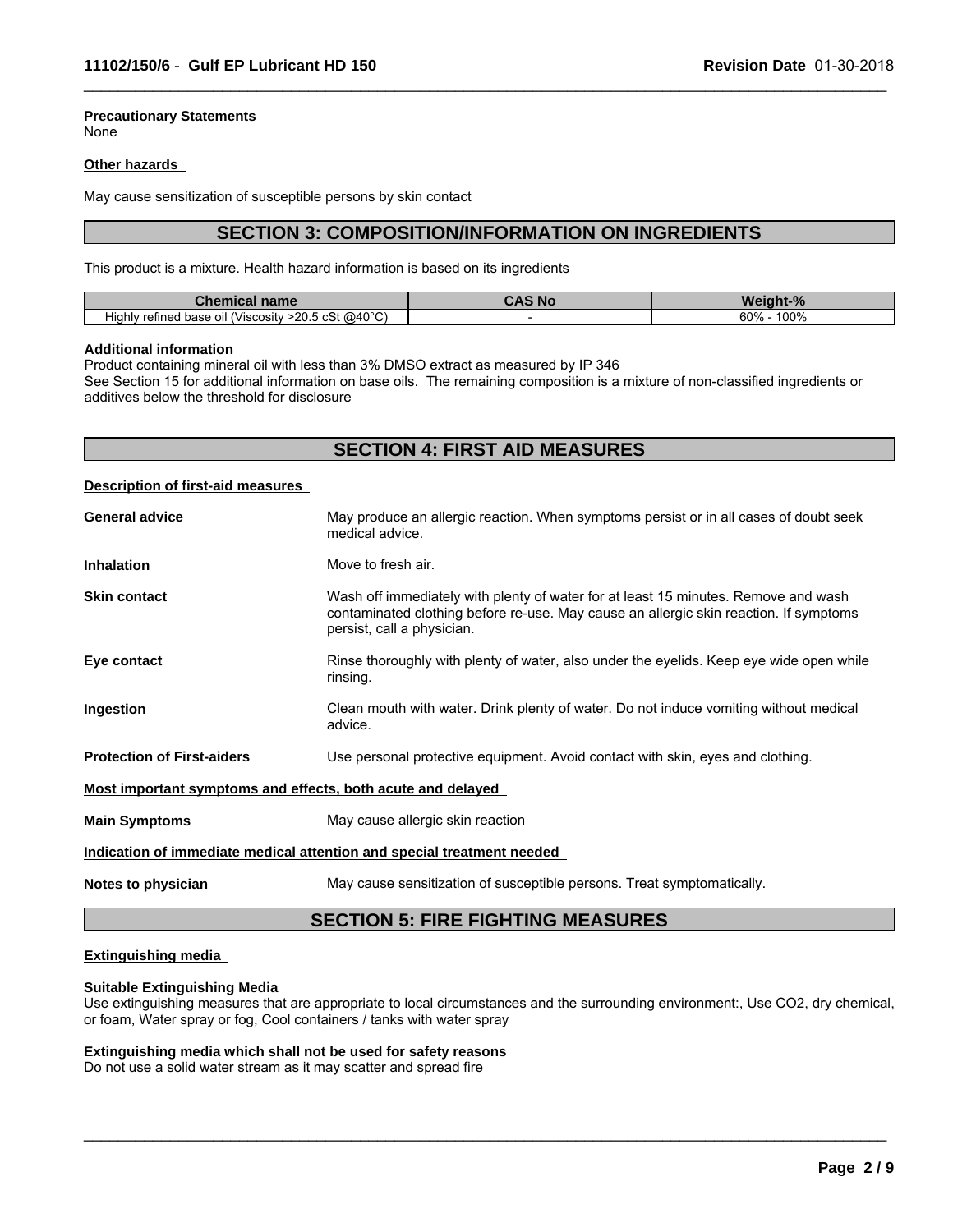#### **Specific hazards arising from the chemical**

Thermal decomposition can lead to release of irritating gases and vapors. Carbon monoxide, carbon dioxide and unburned hydrocarbons (smoke). In the event of fire and/or explosion do not breathe fumes. This material creates a fire hazard because it floats on water.

 $\_$  ,  $\_$  ,  $\_$  ,  $\_$  ,  $\_$  ,  $\_$  ,  $\_$  ,  $\_$  ,  $\_$  ,  $\_$  ,  $\_$  ,  $\_$  ,  $\_$  ,  $\_$  ,  $\_$  ,  $\_$  ,  $\_$  ,  $\_$  ,  $\_$  ,  $\_$  ,  $\_$  ,  $\_$  ,  $\_$  ,  $\_$  ,  $\_$  ,  $\_$  ,  $\_$  ,  $\_$  ,  $\_$  ,  $\_$  ,  $\_$  ,  $\_$  ,  $\_$  ,  $\_$  ,  $\_$  ,  $\_$  ,  $\_$  ,

#### **Hazardous decomposition products**

Incomplete combustion and thermolysis produces potentially toxic gases such as carbon monoxide and carbon dioxide

#### **Advice for firefighters**

#### **Special protective equipment for fire-fighters**

As in any fire, wear self-contained breathing apparatus pressure-demand, MSHA/NIOSH (approved or equivalent) and full protective gear

### **SECTION 6: ACCIDENTAL RELEASE MEASURES**

#### **Personal precautions, protective equipment and emergency procedures**

Remove all sources of ignition. Ensure adequate ventilation. Use personal protective equipment. Avoid contact with skin, eyes and clothing.

**Advice for non-emergency** Material can create slippery conditions.

**personnel**

**Advice for emergency responders** For personal protection see section 8.

#### **Environmental precautions**

Prevent further leakage or spillage if safe to do so. Do not flush into surface water or sanitary sewer system.

#### **Methods and materials for containment and cleaning up**

Soak up with inert absorbent material (e.g. sand, silica gel, acid binder, universal binder, sawdust). Dike to collect large liquid spills.

#### **Reference to other sections**

See also section 8/12/13

### **SECTION 7: HANDLING AND STORAGE**

#### **Precautions for safe handling**

Ensure adequate ventilation. Do not eat, drink or smoke when using this product. Handle in accordance with good industrial hygiene and safety practice. Wear personal protective equipment. Avoid contact with skin, eyes and clothing. Remove and wash contaminated clothing before re-use.

#### **Conditions for safe storage, including any incompatibilities**

#### **Technical measures/Storage conditions**

Keep containers tightly closed in a dry, cool and well-ventilated place. Keep away from open flames, hot surfaces and sources of ianition.

**Incompatible materials** Oxidizing agent

**Recommended Use** Industrial gear oil

### **SECTION 8: EXPOSURE CONTROLS/PERSONAL PROTECTION**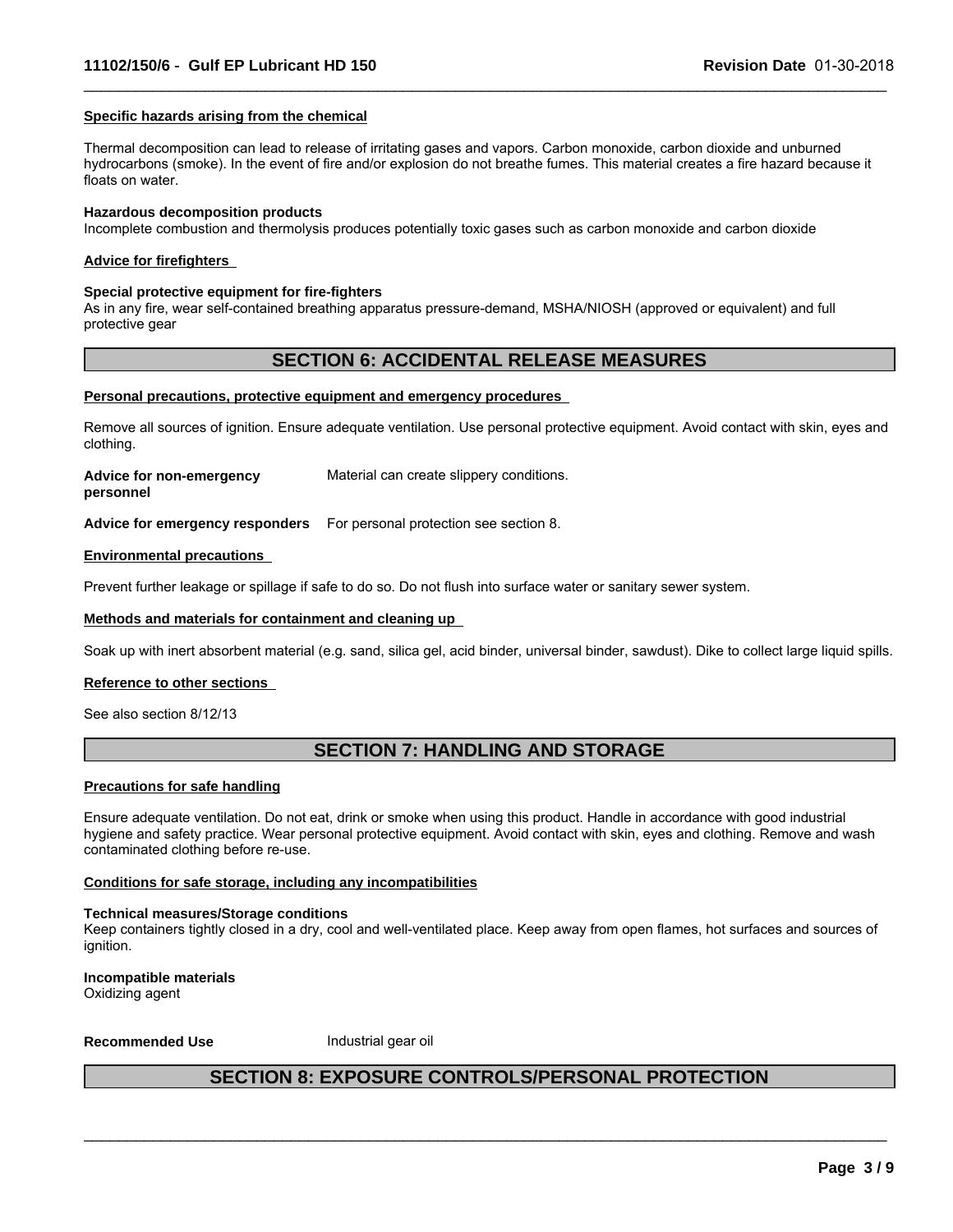### **Control parameters**

#### **Exposure Limits**

| <b>Chemical name</b>                          | Australia | <b>New Zealand</b>        | New Zealand - Biological Exposure<br>Indices (BEI) |
|-----------------------------------------------|-----------|---------------------------|----------------------------------------------------|
| Highly refined base oil (Viscosity >20.5 cSt) |           | TWA: $5 \text{ ma/m}^3$   |                                                    |
| @40°C)                                        |           | STEL: $10 \text{ mg/m}^3$ |                                                    |

 $\_$  ,  $\_$  ,  $\_$  ,  $\_$  ,  $\_$  ,  $\_$  ,  $\_$  ,  $\_$  ,  $\_$  ,  $\_$  ,  $\_$  ,  $\_$  ,  $\_$  ,  $\_$  ,  $\_$  ,  $\_$  ,  $\_$  ,  $\_$  ,  $\_$  ,  $\_$  ,  $\_$  ,  $\_$  ,  $\_$  ,  $\_$  ,  $\_$  ,  $\_$  ,  $\_$  ,  $\_$  ,  $\_$  ,  $\_$  ,  $\_$  ,  $\_$  ,  $\_$  ,  $\_$  ,  $\_$  ,  $\_$  ,  $\_$  ,

*Australia - Workplace Exposure Standards for Airborne Contaminants. New Zealand - Workplace Exposure Standards and Biological Exposure Indices.*

#### **Appropriate engineering controls**

**Engineering controls** Ensure adequate ventilation, especially in confined areas.

#### **Individual protection measures, such as personal protective equipment**

| Eye/face protection<br>Skin and body protection           | Safety glasses with side-shields.<br>Long sleeved clothing.                                                                                                                                                                                                                                  |
|-----------------------------------------------------------|----------------------------------------------------------------------------------------------------------------------------------------------------------------------------------------------------------------------------------------------------------------------------------------------|
| <b>Hand Protection</b>                                    | Protective gloves. Please observe the instructions regarding permeability and breakthrough<br>time which are provided by the supplier of the gloves. Also take into consideration the<br>specific local conditions under which the product is used, such as the danger of cuts,<br>abrasion. |
| <b>Respiratory protection</b>                             | No special protective equipment required. In case of mist, spray or aerosol exposure wear<br>suitable personal respiratory protection and protective suit.                                                                                                                                   |
| <b>Hygiene measures</b>                                   | Regular cleaning of equipment, work area and clothing is recommended.                                                                                                                                                                                                                        |
| <b>Environmental Exposure Controls</b><br>Thermal hazards | No special environmental precautions required.<br>None under normal use conditions                                                                                                                                                                                                           |

### **SECTION 9: PHYSICAL AND CHEMICAL PROPERTIES**

### **Information on basic physical and chemical properties**

| liquid<br>Hydrocarbon-like                       | Appearance<br><b>Odor threshold</b> | clear amber<br>Not Determined |
|--------------------------------------------------|-------------------------------------|-------------------------------|
| Values                                           |                                     | Remarks                       |
| Not Determined                                   |                                     |                               |
| Melting point / freezing point<br>Not Determined |                                     |                               |
| Not Determined                                   |                                     |                               |
| 234 °C / 453 °F                                  |                                     | ASTM D 92                     |
| Not Determined                                   |                                     |                               |
| Not Determined                                   |                                     |                               |
|                                                  |                                     |                               |
| Not Determined                                   |                                     |                               |
| Not Determined                                   |                                     |                               |
| Not Determined                                   |                                     |                               |
| Not Determined                                   |                                     |                               |
| 0.8785                                           |                                     | @15°C                         |
| Insoluble in water                               |                                     |                               |
| Not Determined                                   |                                     |                               |
| Not Determined                                   |                                     |                               |
| Not Determined                                   |                                     |                               |
|                                                  |                                     |                               |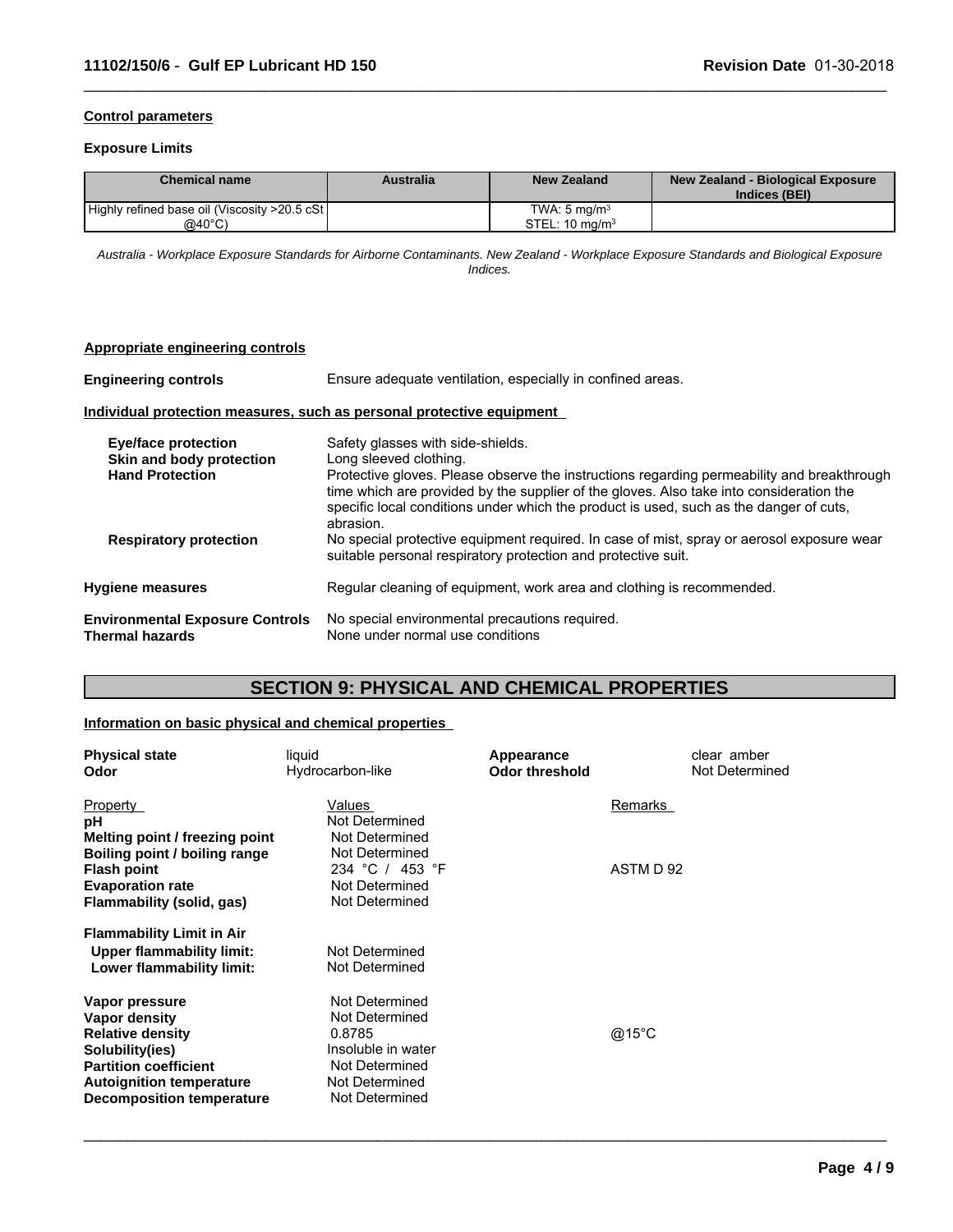| <b>Kinematic viscosity</b><br><b>Explosive properties</b><br><b>Oxidizing Properties</b>                | 96.77 cSt @ 40 °C<br>Not applicable<br>Not applicable                        | ASTM D445               |  |
|---------------------------------------------------------------------------------------------------------|------------------------------------------------------------------------------|-------------------------|--|
| <b>Other Information</b>                                                                                |                                                                              |                         |  |
| Viscosity, kinematic (100°C)<br><b>Pour Point</b><br>VOC Content (ASTM E-1868-10)<br><b>VOC content</b> | 14.25 cSt @ 100°C<br>$-33$ °C / $-27$ °F<br>Not Determined<br>Not Determined | ASTM D 445<br>ASTM D 97 |  |

### **SECTION 10: STABILITY AND REACTIVITY**

 $\_$  ,  $\_$  ,  $\_$  ,  $\_$  ,  $\_$  ,  $\_$  ,  $\_$  ,  $\_$  ,  $\_$  ,  $\_$  ,  $\_$  ,  $\_$  ,  $\_$  ,  $\_$  ,  $\_$  ,  $\_$  ,  $\_$  ,  $\_$  ,  $\_$  ,  $\_$  ,  $\_$  ,  $\_$  ,  $\_$  ,  $\_$  ,  $\_$  ,  $\_$  ,  $\_$  ,  $\_$  ,  $\_$  ,  $\_$  ,  $\_$  ,  $\_$  ,  $\_$  ,  $\_$  ,  $\_$  ,  $\_$  ,  $\_$  ,

#### **Reactivity**

None under normal use conditions

#### **Chemical stability**

Stable under normal conditions

#### **Possibility of hazardous reactions**

None under normal use conditions

#### **Conditions to avoid**

Keep away from open flames, hot surfaces and sources of ignition, Extremes of temperature and direct sunlight

#### **Incompatible materials**

Oxidizing agent

#### **Hazardous decomposition products**

Incomplete combustion and thermolysis produces potentially toxic gases such as carbon monoxide and carbon dioxide.

### **SECTION 11: TOXICOLOGICAL INFORMATION**

#### **Information on the likely routes of exposure**

#### **Product Information - Principle Routes of Exposure**

| Inhalation<br>None known |
|--------------------------|
|--------------------------|

**Eye contact** None known

**Skin contact** Repeated or prolonged skin contact may cause allergic reactions with susceptible persons

 $\_$  ,  $\_$  ,  $\_$  ,  $\_$  ,  $\_$  ,  $\_$  ,  $\_$  ,  $\_$  ,  $\_$  ,  $\_$  ,  $\_$  ,  $\_$  ,  $\_$  ,  $\_$  ,  $\_$  ,  $\_$  ,  $\_$  ,  $\_$  ,  $\_$  ,  $\_$  ,  $\_$  ,  $\_$  ,  $\_$  ,  $\_$  ,  $\_$  ,  $\_$  ,  $\_$  ,  $\_$  ,  $\_$  ,  $\_$  ,  $\_$  ,  $\_$  ,  $\_$  ,  $\_$  ,  $\_$  ,  $\_$  ,  $\_$  ,

**Ingestion** None known

#### **Numerical measures of toxicity - Product Information**

| ATEmix (oral)          | >2000 mg/kg |
|------------------------|-------------|
| <b>ATEmix (dermal)</b> | >2000 mg/kg |

#### **Acute toxicity - Product Information**

Product does not present an acute toxicity hazard based on known or supplied information.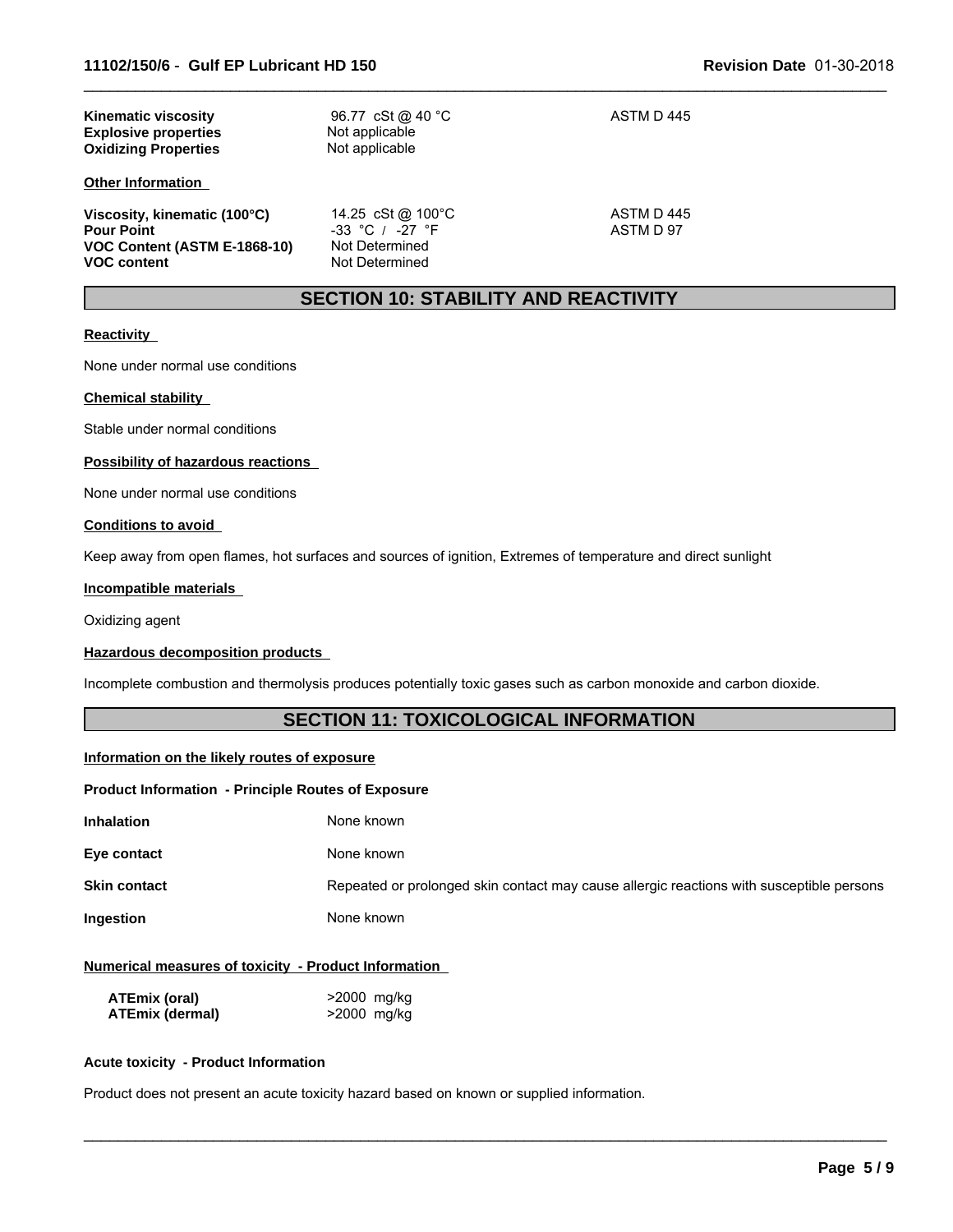#### **Acute toxicity - Component Information**

| <b>Chemical name</b>                                                                          | Oral LD50                                                                                                                                       | <b>Dermal LD50</b>                                                | <b>Inhalation LC50</b> |  |  |  |
|-----------------------------------------------------------------------------------------------|-------------------------------------------------------------------------------------------------------------------------------------------------|-------------------------------------------------------------------|------------------------|--|--|--|
| Highly refined base oil (Viscosity<br>$>20.5 \text{ cSt } @40^{\circ}C)$                      | >2000 mg/kg                                                                                                                                     | >2000 mg/kg                                                       |                        |  |  |  |
|                                                                                               |                                                                                                                                                 |                                                                   |                        |  |  |  |
| Delayed and immediate effects as well as chronic effects from short and long-term exposure    |                                                                                                                                                 |                                                                   |                        |  |  |  |
| <b>Skin corrosion/irritation</b>                                                              | Based on available data, the classification criteria are not met.                                                                               |                                                                   |                        |  |  |  |
| Serious eye damage/eye irritation                                                             |                                                                                                                                                 | Based on available data, the classification criteria are not met. |                        |  |  |  |
| <b>Sensitization</b><br><b>Respiratory Sensitization</b><br><b>Skin sensitization</b>         | Based on available data, the classification criteria are not met.<br>Repeated contact may cause allergic reactions in very susceptible persons. |                                                                   |                        |  |  |  |
| Germ cell mutagenicity                                                                        | Based on available data, the classification criteria are not met.                                                                               |                                                                   |                        |  |  |  |
| Carcinogenicity                                                                               | Based on available data, the classification criteria are not met.                                                                               |                                                                   |                        |  |  |  |
| <b>Reproductive toxicity</b>                                                                  | Based on available data, the classification criteria are not met.                                                                               |                                                                   |                        |  |  |  |
| Specific target organ systemic<br>toxicity (single exposure)                                  |                                                                                                                                                 | Based on available data, the classification criteria are not met  |                        |  |  |  |
| Specific target organ systemic<br>toxicity (repeated exposure)                                | Based on available data, the classification criteria are not met                                                                                |                                                                   |                        |  |  |  |
| <b>Aspiration hazard</b><br>Based on available data, the classification criteria are not met. |                                                                                                                                                 |                                                                   |                        |  |  |  |
| <b>Exposure levels</b>                                                                        | See section 8 for more information                                                                                                              |                                                                   |                        |  |  |  |
| Interactive effects                                                                           | None known                                                                                                                                      |                                                                   |                        |  |  |  |

 $\_$  ,  $\_$  ,  $\_$  ,  $\_$  ,  $\_$  ,  $\_$  ,  $\_$  ,  $\_$  ,  $\_$  ,  $\_$  ,  $\_$  ,  $\_$  ,  $\_$  ,  $\_$  ,  $\_$  ,  $\_$  ,  $\_$  ,  $\_$  ,  $\_$  ,  $\_$  ,  $\_$  ,  $\_$  ,  $\_$  ,  $\_$  ,  $\_$  ,  $\_$  ,  $\_$  ,  $\_$  ,  $\_$  ,  $\_$  ,  $\_$  ,  $\_$  ,  $\_$  ,  $\_$  ,  $\_$  ,  $\_$  ,  $\_$  ,

### **SECTION 12: ECOLOGICAL INFORMATION**

### **Toxicity**

No special environmental measures are necessary

| <b>Chemical name</b>                                                   | Algae/aguatic plants | <b>Fish</b>     | <b>Toxicity to</b><br>microorganisms | Crustacea       |
|------------------------------------------------------------------------|----------------------|-----------------|--------------------------------------|-----------------|
| Highly refined base oil<br>$\vert$ (Viscosity >20.5 cSt @40°C) $\vert$ | >100: 72 h mg/L      | >100: 96 h mg/L |                                      | >100: 48 h mg/L |

 $\_$  ,  $\_$  ,  $\_$  ,  $\_$  ,  $\_$  ,  $\_$  ,  $\_$  ,  $\_$  ,  $\_$  ,  $\_$  ,  $\_$  ,  $\_$  ,  $\_$  ,  $\_$  ,  $\_$  ,  $\_$  ,  $\_$  ,  $\_$  ,  $\_$  ,  $\_$  ,  $\_$  ,  $\_$  ,  $\_$  ,  $\_$  ,  $\_$  ,  $\_$  ,  $\_$  ,  $\_$  ,  $\_$  ,  $\_$  ,  $\_$  ,  $\_$  ,  $\_$  ,  $\_$  ,  $\_$  ,  $\_$  ,  $\_$  ,

#### **Persistence and degradability**

The product is not readily biodegradable, but it can be degraded by micro-organisms, it is regarded as being inherently biodegradable.

#### **Bioaccumulative potential**

No information available

### **Mobility**

The product is insoluble and floats on water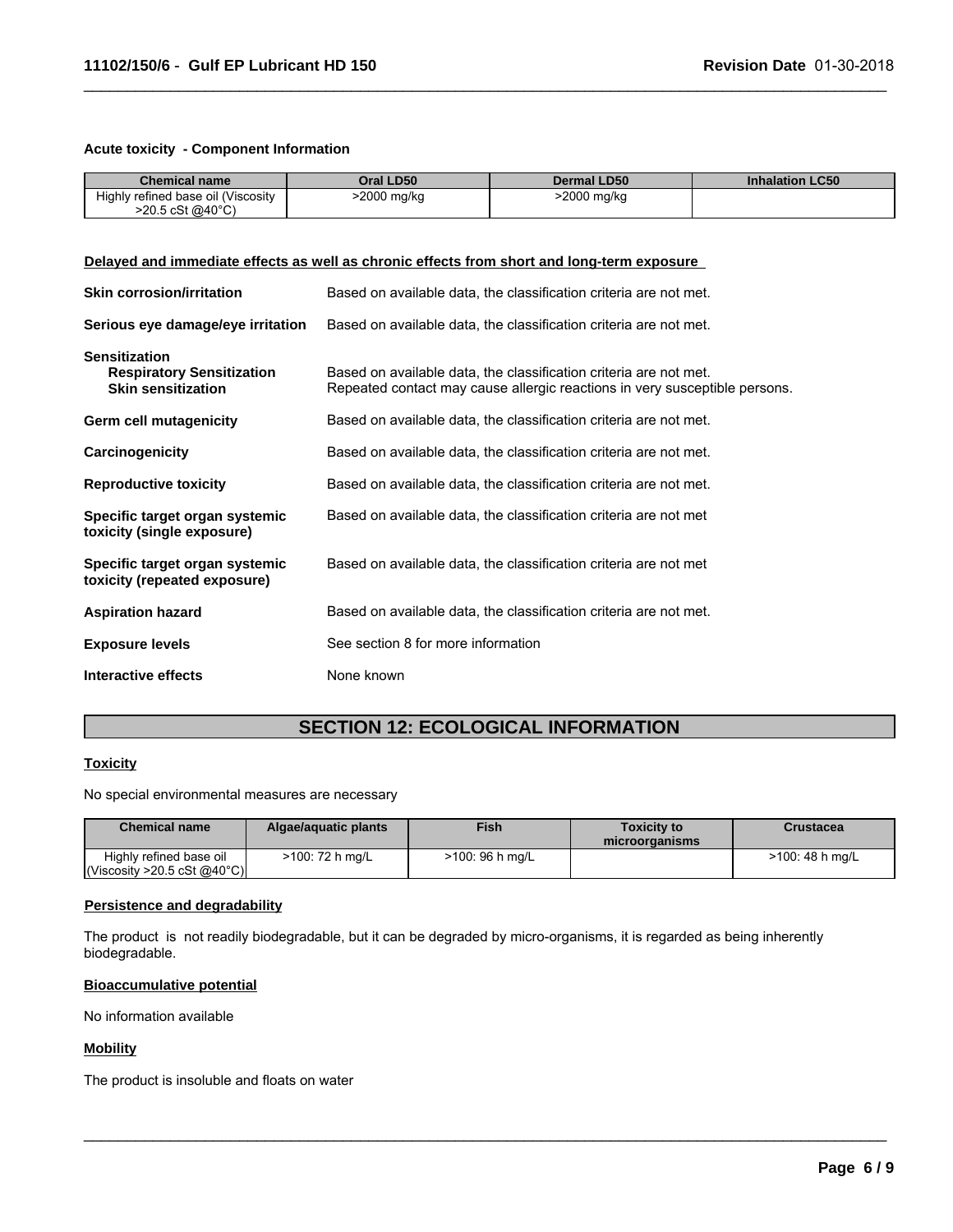#### **Other adverse effects**

None known

### **SECTION 13: DISPOSAL CONSIDERATIONS**

 $\_$  ,  $\_$  ,  $\_$  ,  $\_$  ,  $\_$  ,  $\_$  ,  $\_$  ,  $\_$  ,  $\_$  ,  $\_$  ,  $\_$  ,  $\_$  ,  $\_$  ,  $\_$  ,  $\_$  ,  $\_$  ,  $\_$  ,  $\_$  ,  $\_$  ,  $\_$  ,  $\_$  ,  $\_$  ,  $\_$  ,  $\_$  ,  $\_$  ,  $\_$  ,  $\_$  ,  $\_$  ,  $\_$  ,  $\_$  ,  $\_$  ,  $\_$  ,  $\_$  ,  $\_$  ,  $\_$  ,  $\_$  ,  $\_$  ,

#### **Safe handling and disposal methods**

Dispose of in accordance with local regulations

#### **Disposal of any contaminated packaging**

Empty containers should be taken to an approved waste handling site for recycling or disposal. Observe all label precautions until container is cleaned, reconditioned or destroyed.

#### **Environmental regulations**

No information available

|             | <b>SECTION 14: TRANSPORT INFORMATION</b>  |  |  |  |
|-------------|-------------------------------------------|--|--|--|
| <b>ADG</b>  | Not regulated                             |  |  |  |
| <b>IMDG</b> | Not regulated                             |  |  |  |
| <u>IATA</u> | Not regulated                             |  |  |  |
|             | <b>SECTION 15: REGULATORY INFORMATION</b> |  |  |  |

 $\_$  ,  $\_$  ,  $\_$  ,  $\_$  ,  $\_$  ,  $\_$  ,  $\_$  ,  $\_$  ,  $\_$  ,  $\_$  ,  $\_$  ,  $\_$  ,  $\_$  ,  $\_$  ,  $\_$  ,  $\_$  ,  $\_$  ,  $\_$  ,  $\_$  ,  $\_$  ,  $\_$  ,  $\_$  ,  $\_$  ,  $\_$  ,  $\_$  ,  $\_$  ,  $\_$  ,  $\_$  ,  $\_$  ,  $\_$  ,  $\_$  ,  $\_$  ,  $\_$  ,  $\_$  ,  $\_$  ,  $\_$  ,  $\_$  ,

#### **Safety, health and environmental regulations/legislation specific for the substance or mixture**

#### **National regulations**

**Australia** 

Model Work Health and Safety Regulations (2016). Preparation of Safety Data Sheets for Hazardous Chemicals Code of Practice (2011).

#### **Standard for Uniform Scheduling of Medicines and Poisons (SUSMP)**

No poisons schedule number allocated

#### **New Zealand**

Hazardous Substances Regulation 2001.

| New Zealand                        | Not Regulated |
|------------------------------------|---------------|
| <b>HSNO Approval Number:</b>       | Not Regulated |
| <b>HSNO Hazard Classification:</b> | Not Regulated |

#### **International Regulations**

**Ozone-depleting substances (ODS)** Not applicable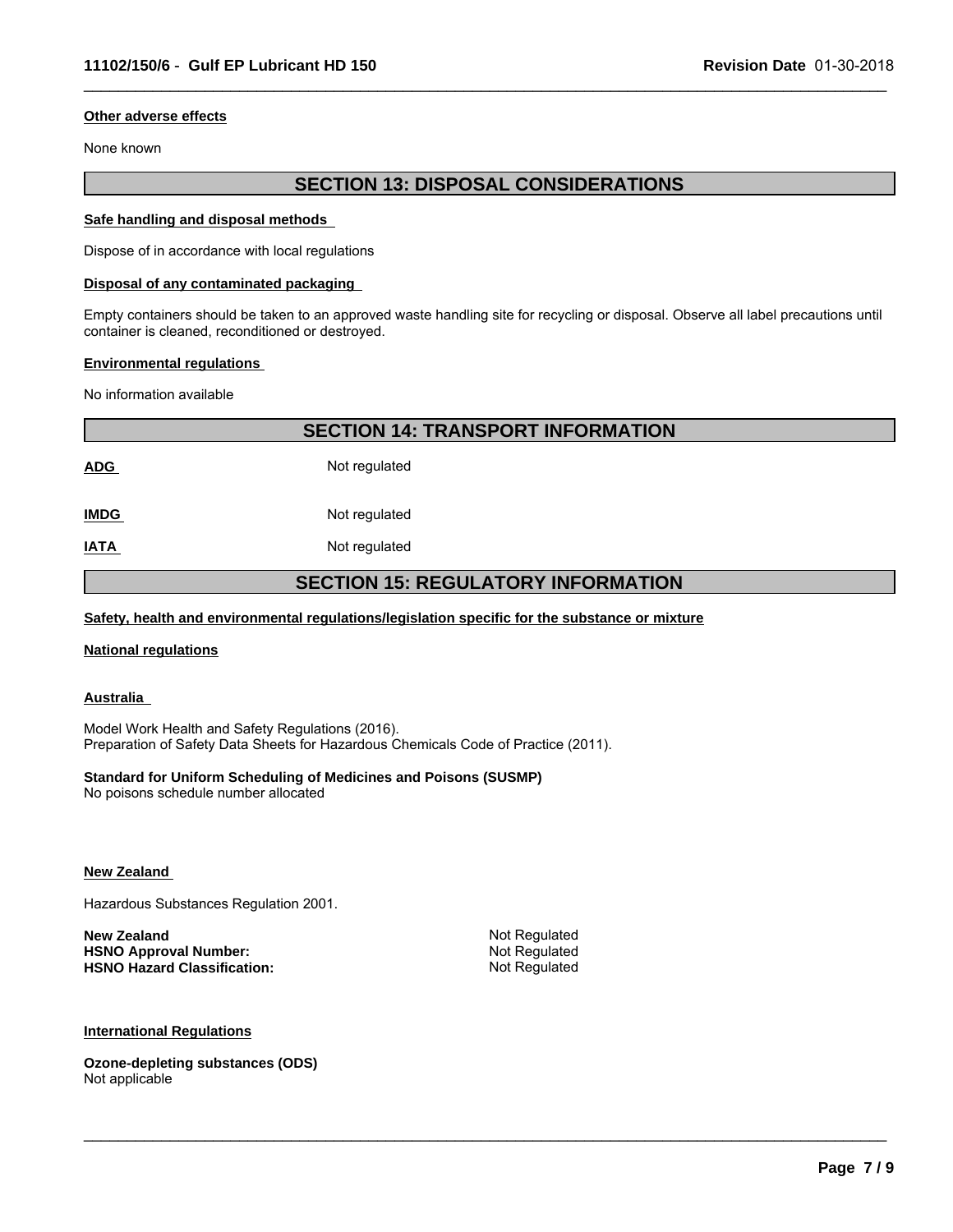$\_$  ,  $\_$  ,  $\_$  ,  $\_$  ,  $\_$  ,  $\_$  ,  $\_$  ,  $\_$  ,  $\_$  ,  $\_$  ,  $\_$  ,  $\_$  ,  $\_$  ,  $\_$  ,  $\_$  ,  $\_$  ,  $\_$  ,  $\_$  ,  $\_$  ,  $\_$  ,  $\_$  ,  $\_$  ,  $\_$  ,  $\_$  ,  $\_$  ,  $\_$  ,  $\_$  ,  $\_$  ,  $\_$  ,  $\_$  ,  $\_$  ,  $\_$  ,  $\_$  ,  $\_$  ,  $\_$  ,  $\_$  ,  $\_$  ,

#### **Persistent Organic Pollutants** Not applicable

**Chemicals Subject to Prior Informed Consent (PIC)** Not applicable

#### **International Inventories**

 **TSCA** - United States Toxic Substances Control Act Section 8(b) Inventory All ingredients are on the inventory or exempt from listing

 **DSL/NDSL** - Canadian Domestic Substances List/Non-Domestic Substances List All ingredients are on the inventory or exempt from listing

 **AICS** - Australian Inventory of Chemical Substances All ingredients are on the inventory or exempt from listing

 **PICCS** - Philippines Inventory of Chemicals and Chemical Substances All ingredients are on the inventory or exempt from listing

 **KECL** - Korean Existing and Evaluated Chemical Substances All ingredients are on the inventory or exempt from listing

 **IECSC** - China Inventory of Existing Chemical Substances Contact supplier for inventory compliance status

 **ENCS** - Japan Existing and New Chemical Substances Contact supplier for inventory compliance status

 **TCSI** - Taiwan National Existing Chemical Inventory Contact supplier for inventory compliance status

 **NZIoC** - New Zealand Inventory of Chemicals All ingredients are on the inventory or exempt from listing

#### **Other Information**

**The highly refined base oil (Viscosity >20.5 cSt @40°C) contains one or more substance with the following CAS/EC numbers:**

| <b>Chemical name</b>                                      | <b>CAS No</b> | <b>EC-No</b> |
|-----------------------------------------------------------|---------------|--------------|
| Distillates (petroleum), solvent-refined heavy paraffinic | 64741-88-4    | 265-090-8    |
| Distillates (petroleum), solvent-refined light paraffinic | 64741-89-5    | 265-091-3    |
| Residual oils (petroleum), solvent deasphalted            | 64741-95-3    | 265-096-0    |
| Distillates (petroleum), solvent-refined heavy naphthenic | 64741-96-4    | 265-097-6    |
| Distillates (petroleum), solvent-refined light naphthenic | 64741-97-5    | 265-098-1    |
| Residual oils (petroleum), solvent-refined                | 64742-01-4    | 265-101-6    |
| Distillates (petroleum), hydrotreated heavy naphthenic    | 64742-52-5    | 265-155-0    |
| Distillates (petroleum), hydrotreated light naphthenic    | 64742-53-6    | 265-156-6    |
| Distillates (petroleum), hydrotreated heavy paraffinic    | 64742-54-7    | 265-157-1    |
| Distillates (petroleum), hydrotreated light paraffinic    | 64742-55-8    | 265-158-7    |
| Distillates (petroleum), solvent-dewaxed light paraffinic | 64742-56-9    | 265-159-2    |
| Residual oils (petroleum), hydrotreated                   | 64742-57-0    | 265-160-8    |
| Lubricating oils (petroleum), hydrotreated spent          | 64742-58-1    | 265-161-3    |
| Residual oils (petroleum), solvent-dewaxed                | 64742-62-7    | 265-166-0    |
| Distillates (petroleum), solvent-dewaxed heavy paraffinic | 64742-65-0    | 265-169-7    |
| Paraffin oils (petroleum), catalytic dewaxed heavy        | 64742-70-7    | 265-174-4    |
| Paraffin oils (petroleum), catalytic dewaxed light        | 64742-71-8    | 265-176-5    |